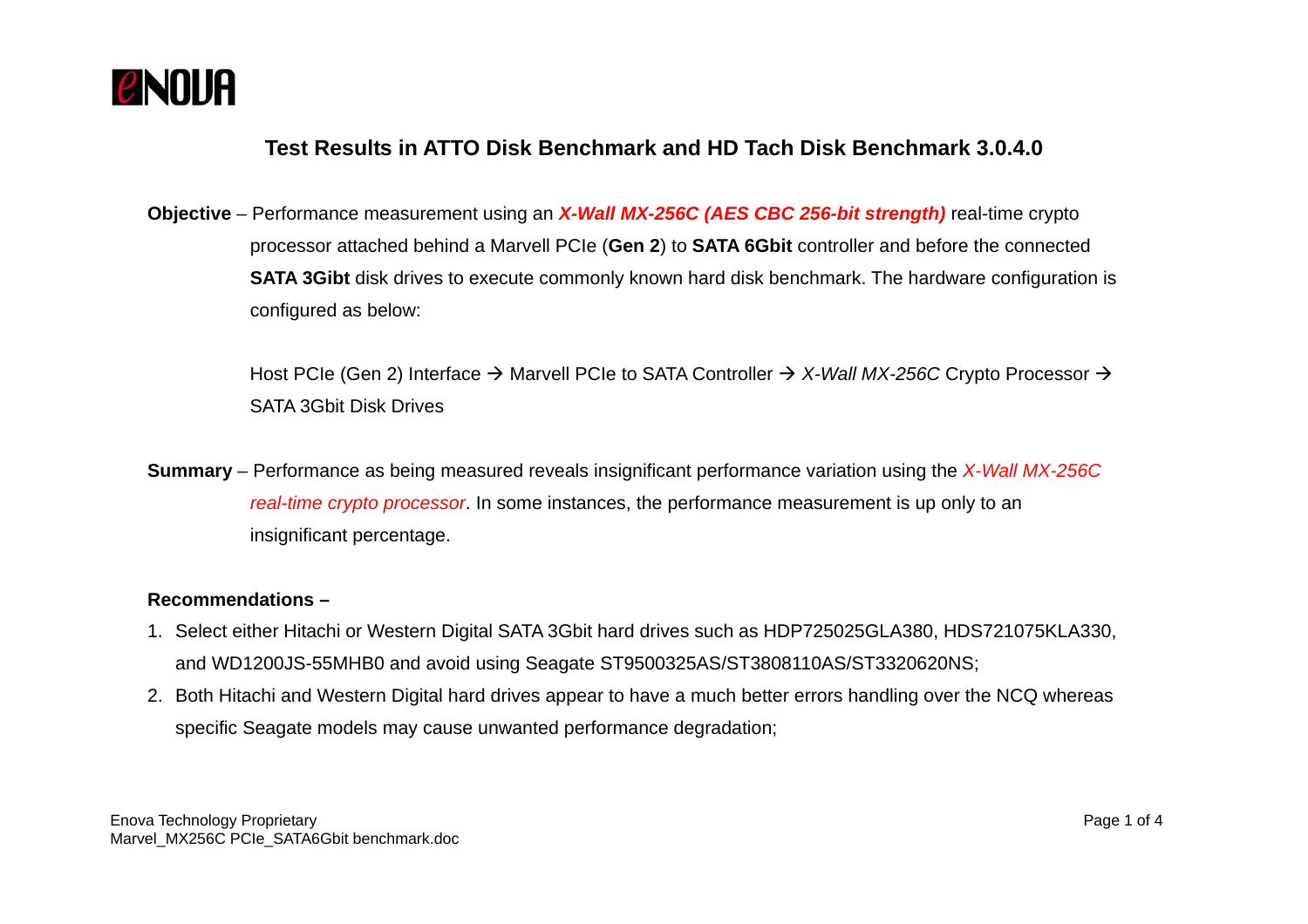

## **Test Bed Configurations**

| <b>Test platform configurations</b> |                                                         |
|-------------------------------------|---------------------------------------------------------|
| <b>CPU</b>                          | Intel Duo 2 Core E7400                                  |
| Mainboard                           | <b>ASUS P5QL-E</b>                                      |
| Chipset                             | Intel $G45 + AHCl10$                                    |
| <b>RAM</b>                          | <b>DDR II800 4G</b>                                     |
| <b>OS</b>                           | Windows XP 32bit SP3                                    |
| OS disk drive                       | Seagate ST320620NS 320G SATAII 7200RPM                  |
| Test disk drive - I                 | Hitachi HDS721075KLA330 750G SATA II 7200RPM            |
| Test disk drive - II                | Seagate ST320620NS 320G SATAII 7200RPM                  |
| PCIe to SATA                        | Mavell PCIe (Gen 2) to SATA (6Gbit) Controller 88SE9128 |
| Adapter                             |                                                         |
| X-Wall MX chip                      | X-Wall MX-256C with AES CBC 256-bit strength            |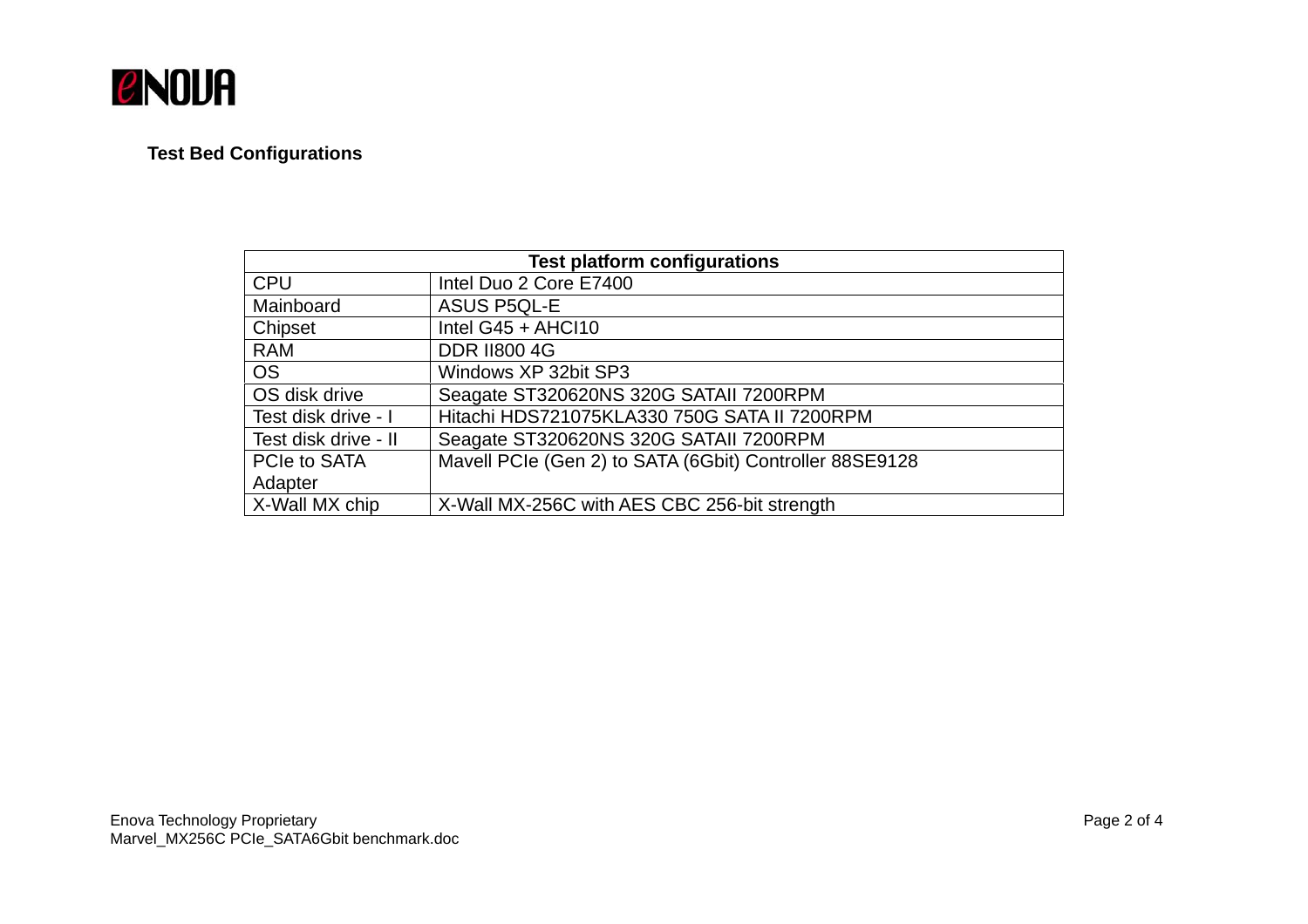

## **Hitachi SATA 3Gbit disk drive WITHOUT the** *X-Wall MX-256C* **Crypto Processor**